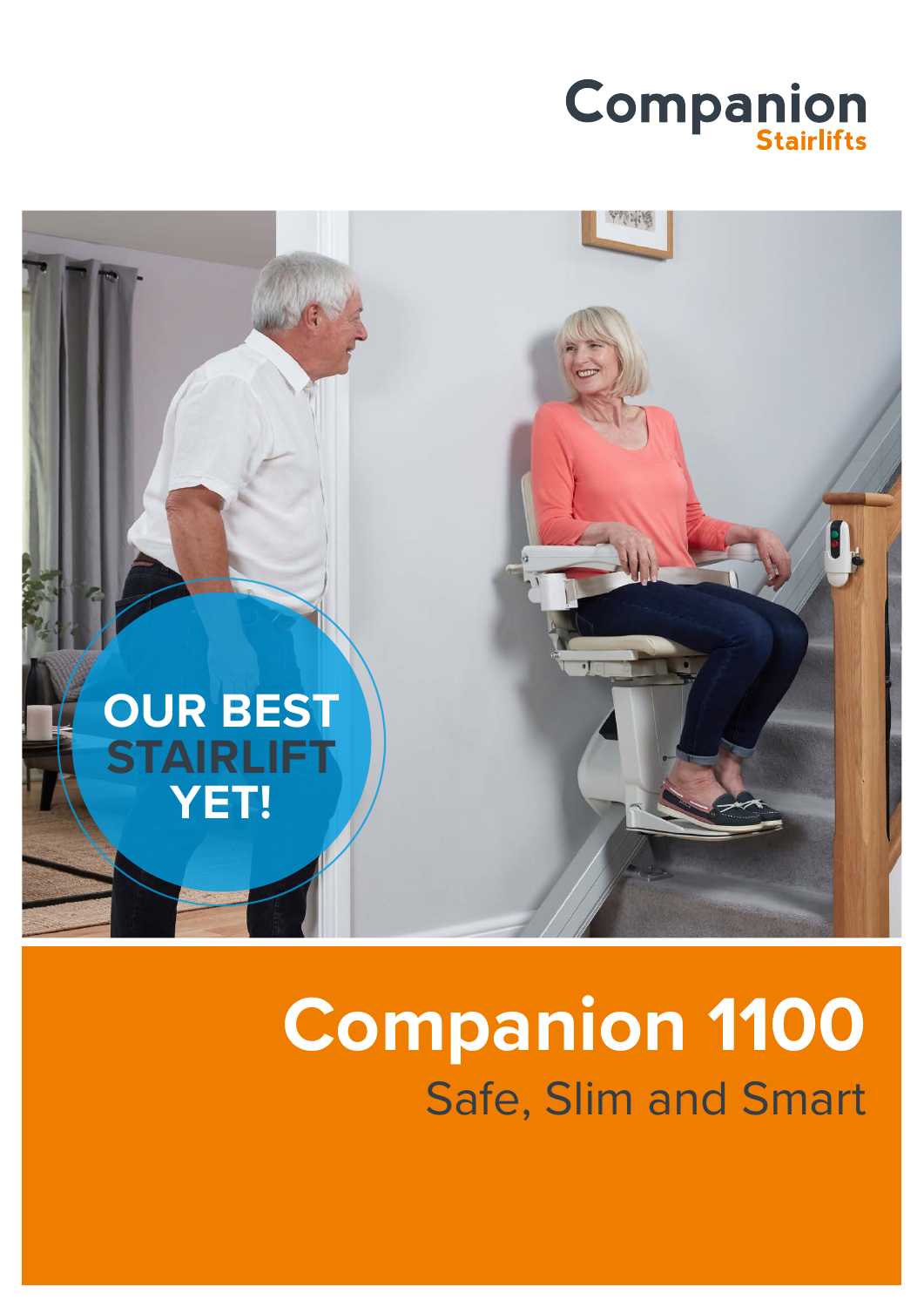# **Companion**



**"**THANKS TO MY STAIRLIFT, I CAN LIVE INDEPENDENTLY IN THE HOME I LOVE**"**

10 le e 11

#### **COMPANION 1100:** THE SLIMMEST STRAIGHT STAIRLIFT

Developed with 130 years of experience, Companion is proud to introduce the unique Companion 1100 stairlift. The 1100's strong yet super slimline rail is the slimmest on the market so it obscures less of your stairs than any other straight stairlift system.

With its compact design and grease free rail, the 1100 blends in nicely with your interior and is a breeze to keep clean.

## **FREEPHONE** 0800 620 0824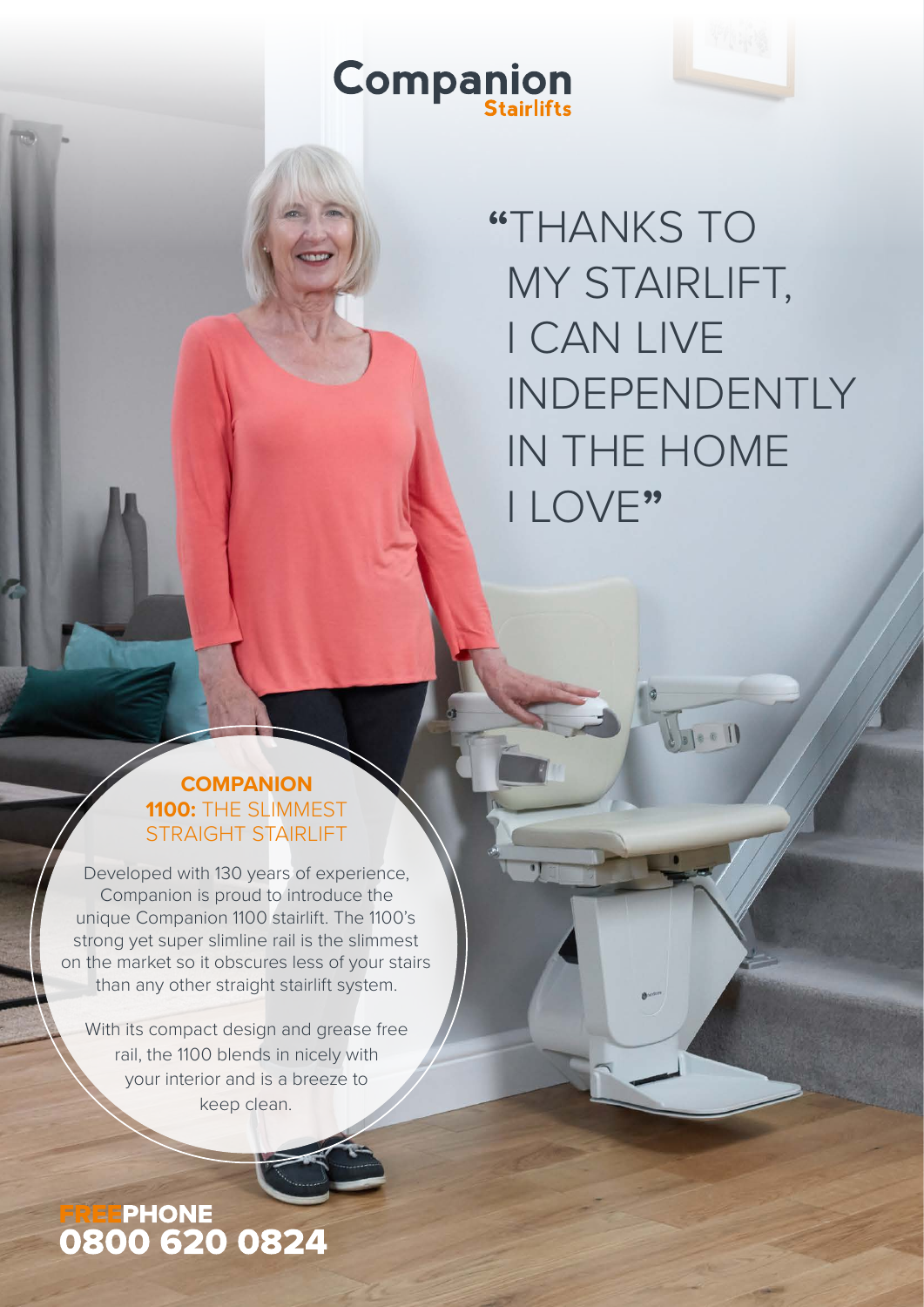

#### **SLIM:** STYLISH COMPACT DESIGN

The Companion 1100 is ultra slim and compact and can be placed close to the wall, leaving a lot of free space on the staircase for other stair users to safely climb the stairs. It's the slimmest straight stairlift rail on the market!

To save even more space, the stairlift seat, footrest and armrests can be folded when not in use.

The seat will swivel at the top landing, making sure you can get on and off the stairlift easily and safely. Also, the 1100 comes as standard with safety sensors that will stop the lift in case of obstruction.



The robust 1100 is powered by Companion's patented four wheel drive technology with four quiet and reliable motors.

The lift is fully certified by the international stairlift safety standard EN 81-40 and designed for years and years of carefree daily use.

Thanks to the continuous charge functionality you can park the seat anywhere you like on the rail: the batteries are always charged and ready to go.







#### **SMART:** CLEAN AND TIDY

Due to the patented technology, there is no tooth rack on the Companion 1100. This means that unlike other stairlifts, there is no grease or oil on the rail collecting dust and dirt, making the rail easy to clean and safe to touch. Your staircase will stay spick and span!

#### **OPTIONAL EXTRAS**

**Powered Swivel** – The seat will swivel automatically when you reach the top of the landing.

**Powered Footrest** – The powered footrest functionality enables you to automatically fold and unfold the footrest with a switch on the armrest – making it much easier for other stair users to negotiate the stairs.